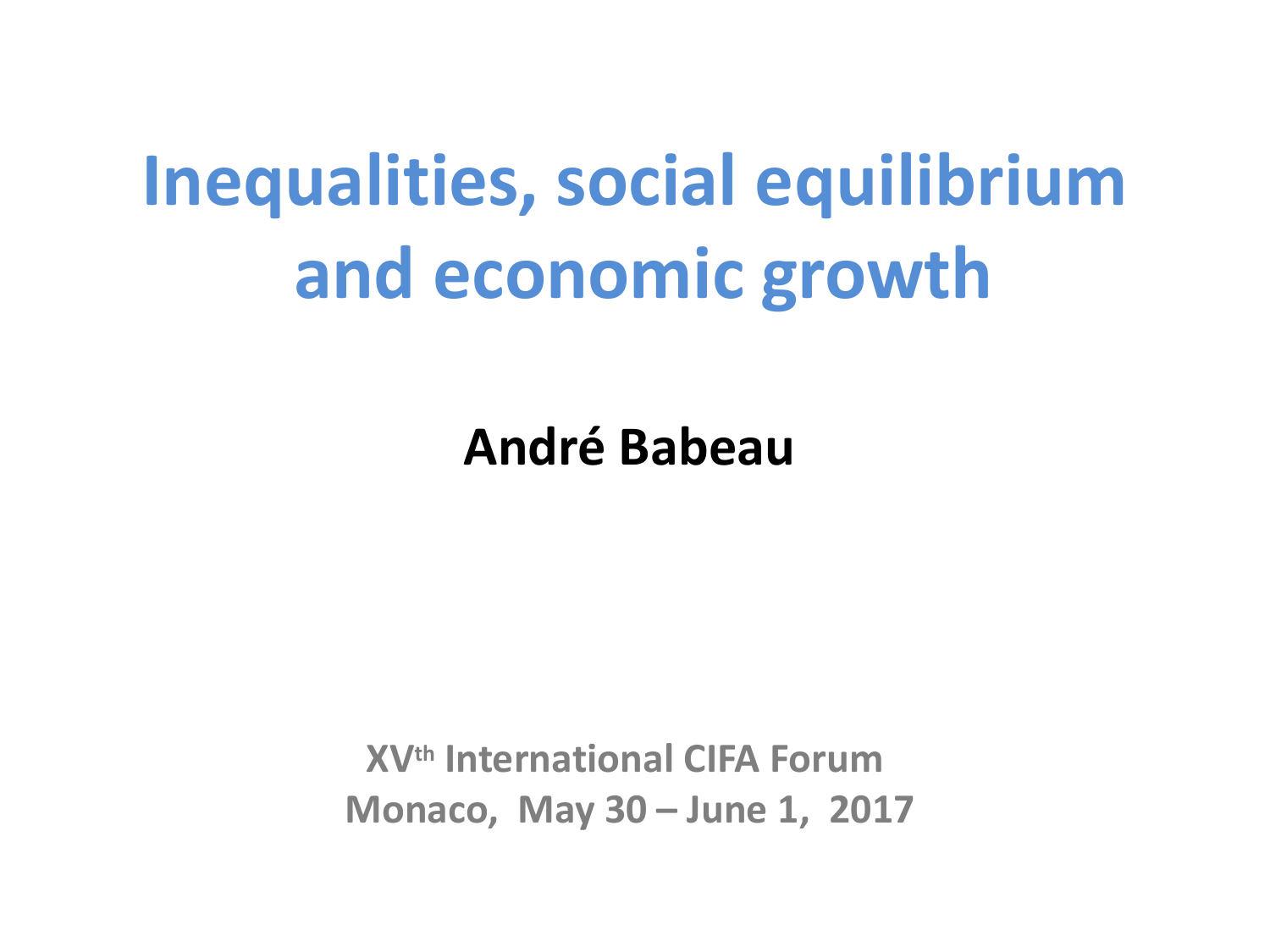# **Introduction**

- Income and wealth inequalities are a very important chapter in the economic literature.
- Indicators concerning the concentration of income or wealth are numerous : Gini coefficient, share of the top decile, top percentile and so on …
- In the last two decades, new inequality indicators were produced concerning either broader notions like wellbeing and welfare or more specific fields like education, housing, health, gender …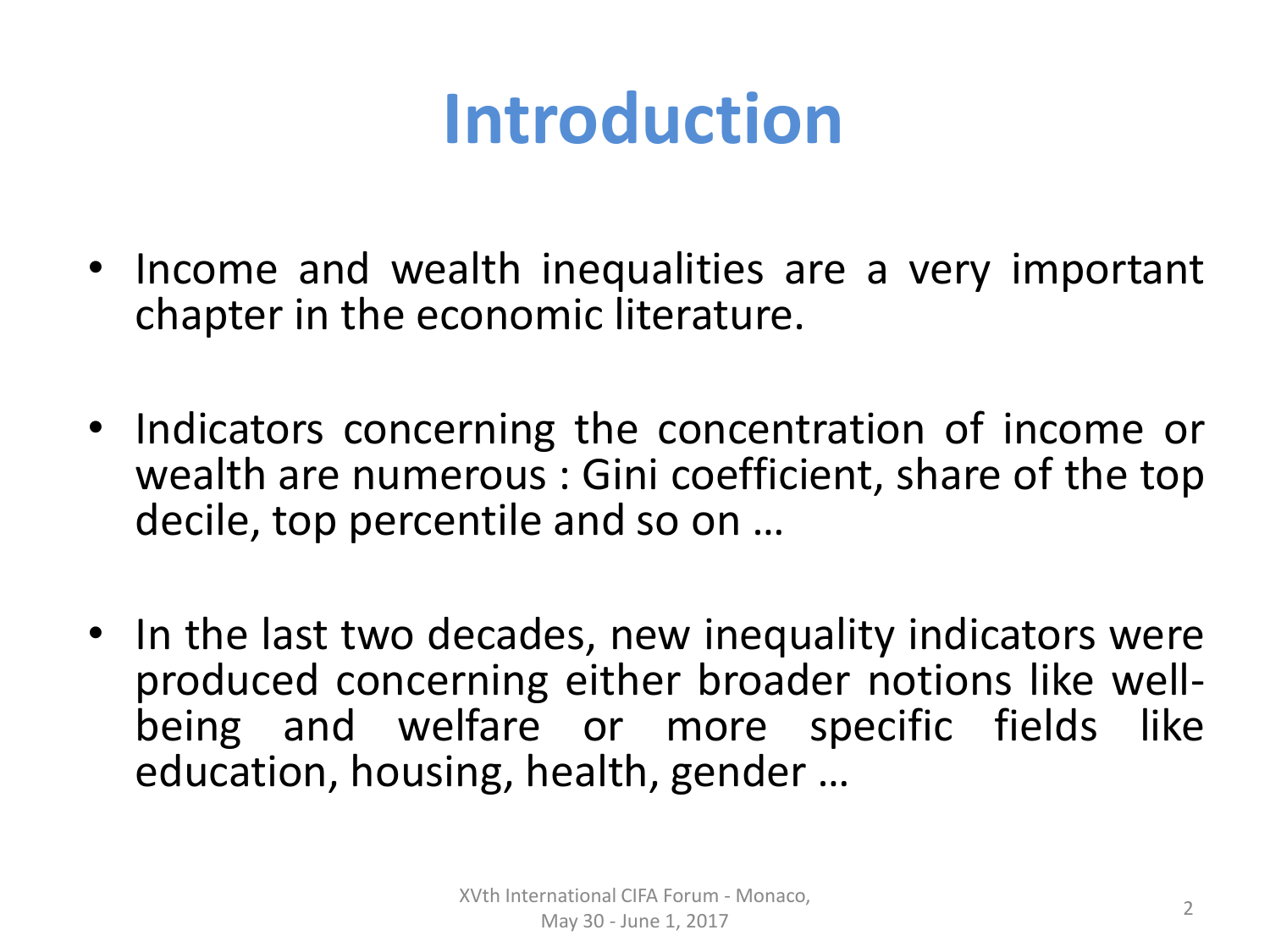#### **Recent evolutions**

- Globally, due to the growth of emerging countries, worldwide inequalities of income have been decreasing in the last three decades.
- On the contrary, at the country level, income and wealth inequalities have been increasing.
- At this level, too high a concentration of income or wealth may negatively influence the growth of GDP and restrict the social mobility.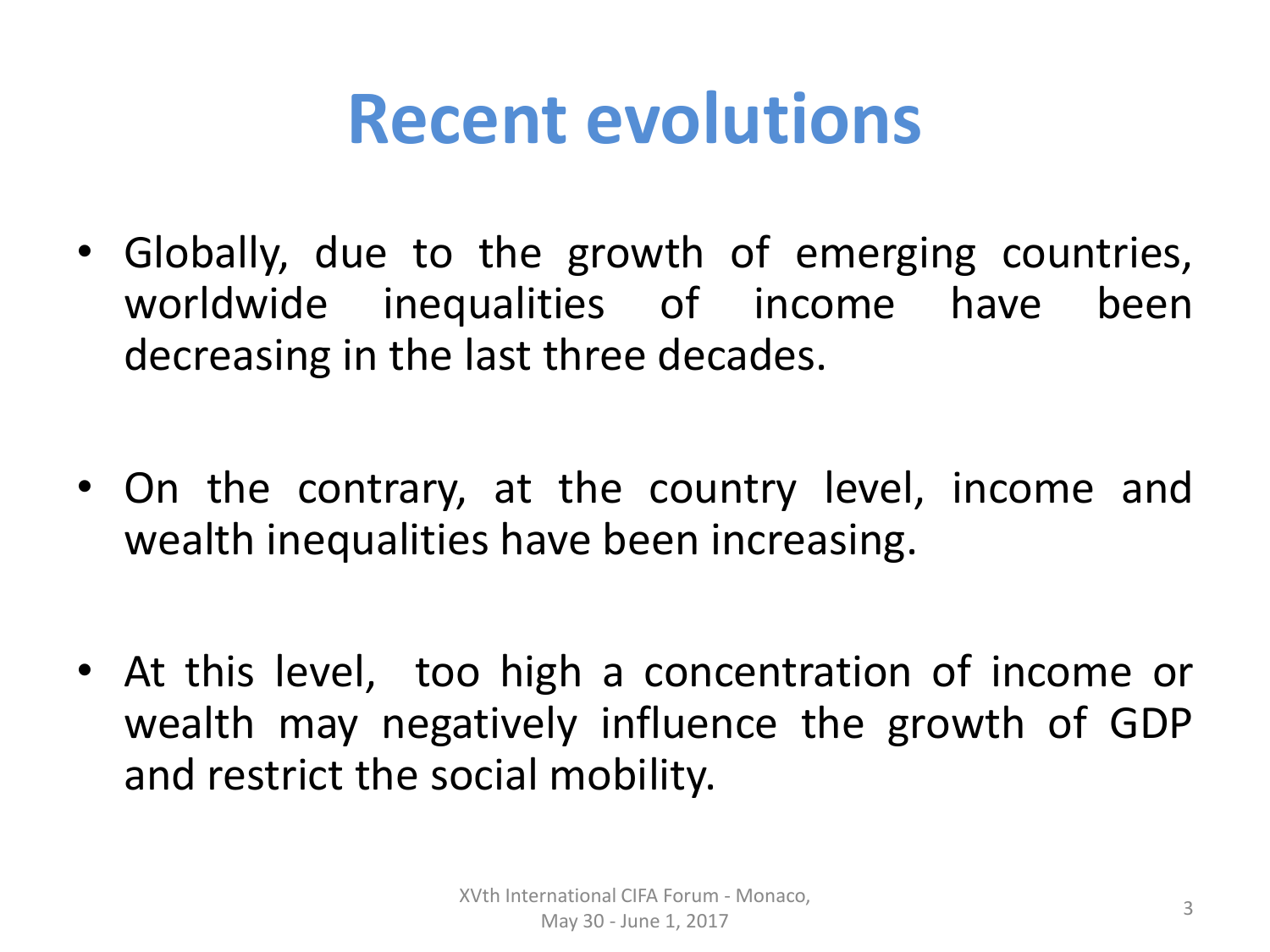# **What is to be hoped**

- A reasonable reduction of income and wealth inequalities can exert a favorable influence from different points of view.
- This reduction may be obtained by controlling the « primary » distribution of incomes …
- … or by a «vertical» redistribution by taxes or social transfers.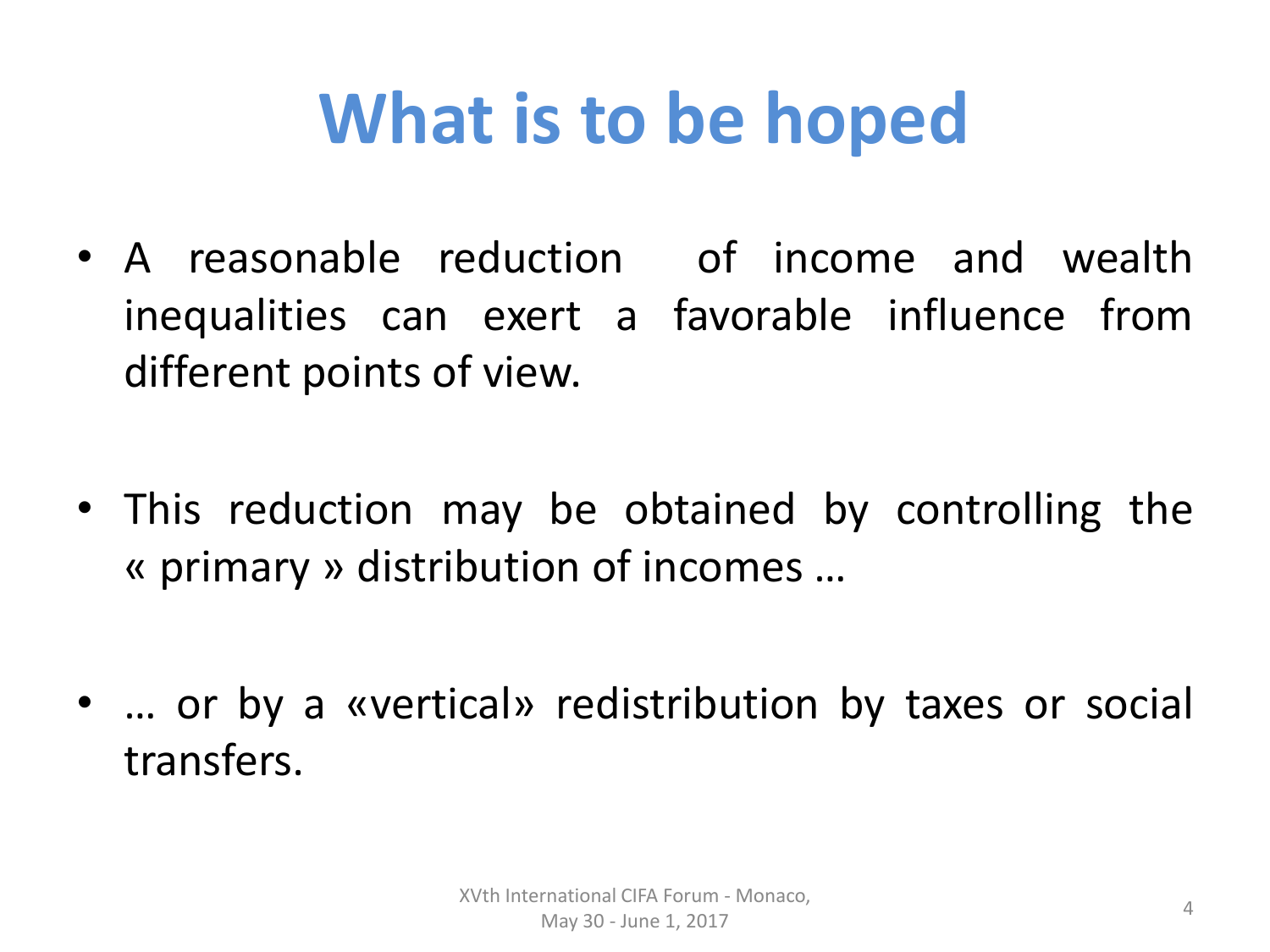# **The control of the « primary » distribution of incomes**

- A minimum wage : the same everywhere in a country or by sectors or regions ?
- Impose a ceiling to the highest remunerations in enterprises with state participation.
- « Say on Pay » in private corporations : the tendency is everywhere to make it not only advisory, but binding.
- The control of primary incomes is always very difficult, that is why different types of redistribution are so important.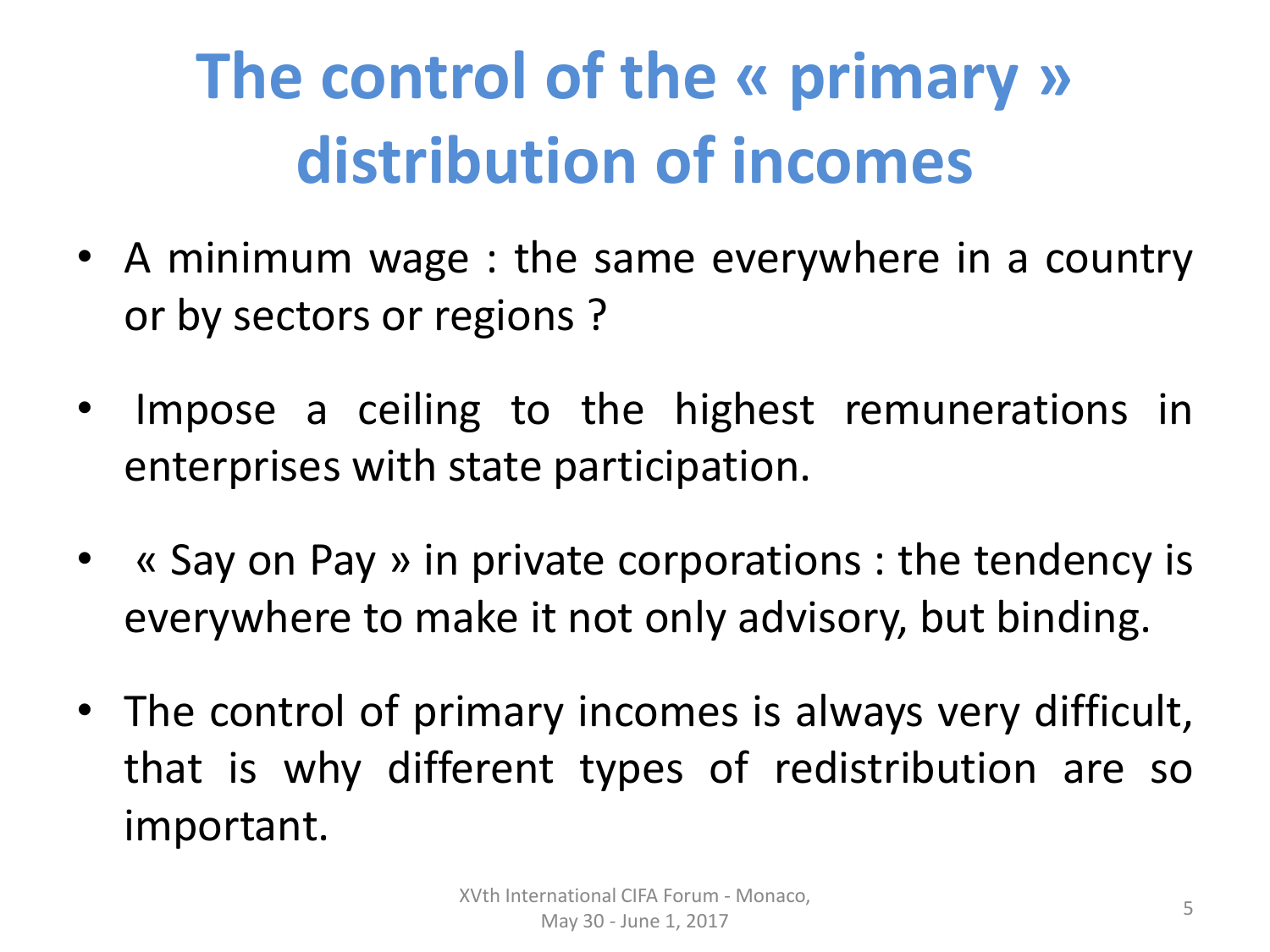# **The redistribution by taxes and social transfers**

- The basis of this redistribution is very different from one country to the other.
- In the countries where taxes have to be reduced, because they are too high, the redistribution by social transfers has to become more efficient.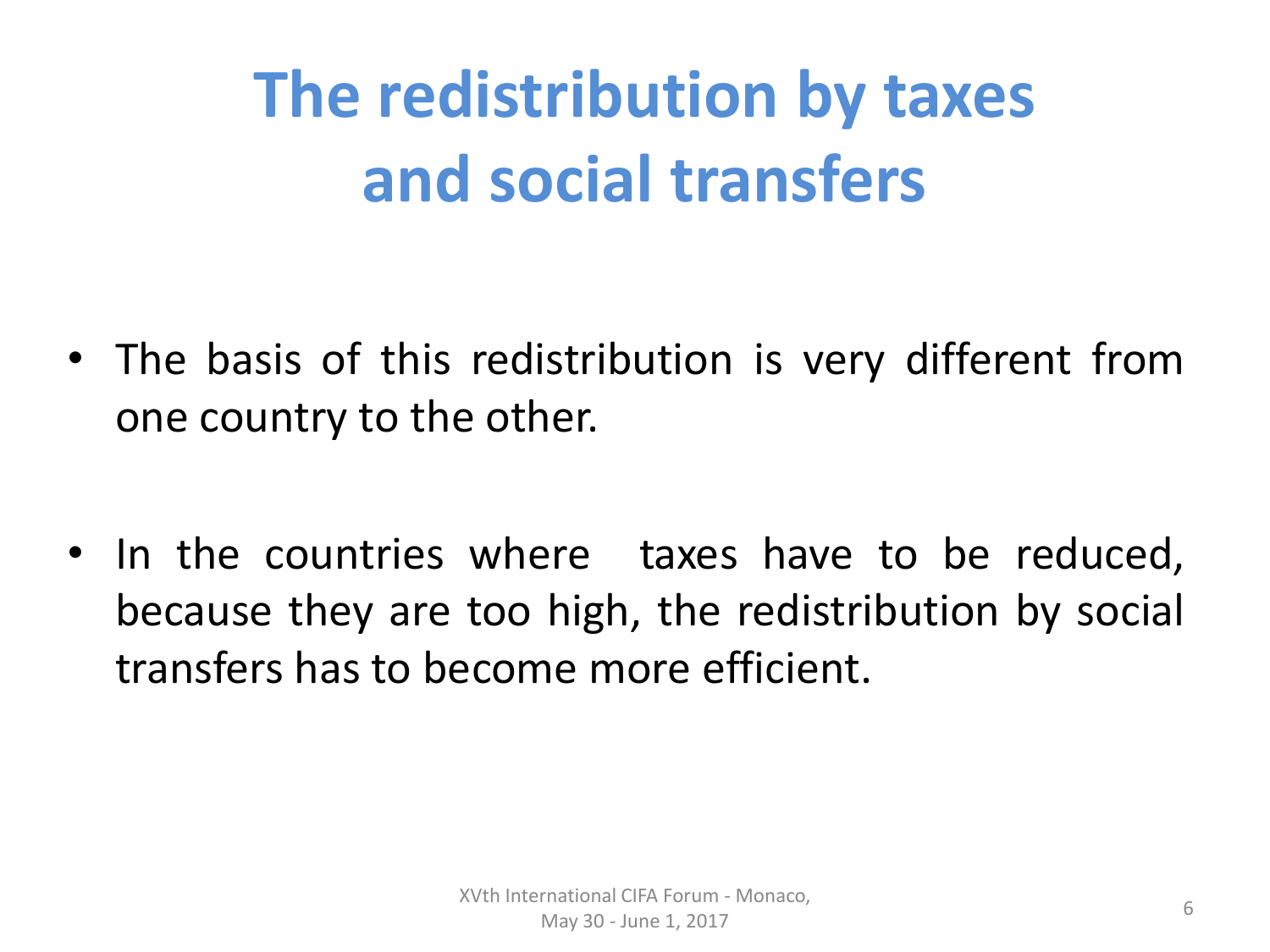# **Improving redistribution by social transfers**

- Concerning health insurance, for instance, the part of expenses supported by households could be made proportional to income.
- Concerning family benefits, a choice has also to be made.
- The same question relates to Universities fees.
- Redistribution has its own limits : too much redistribution can curb growth, specially if it hinders innovation.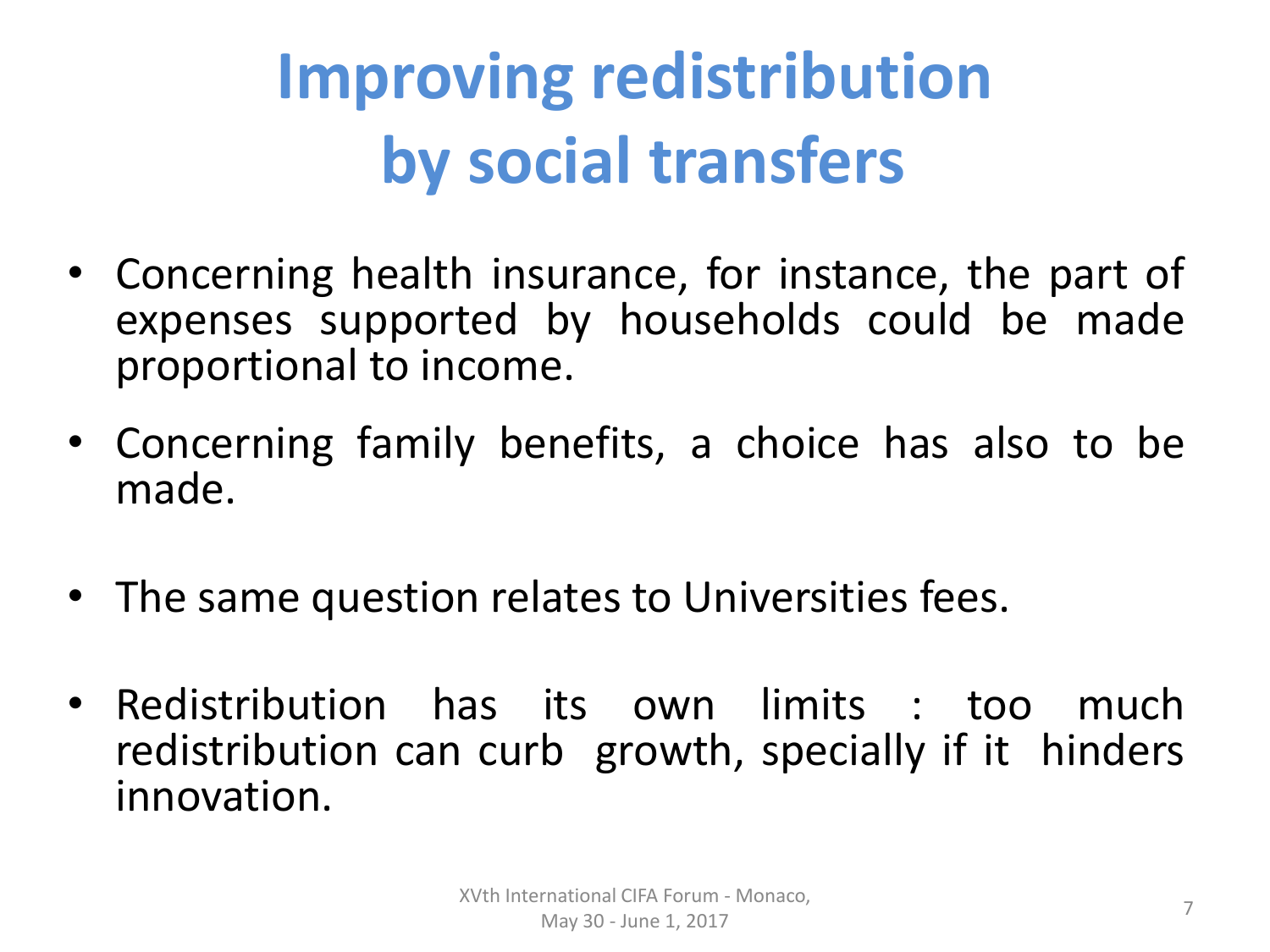# **Inequality in special fields : the case of education**

- Insufficient learning, specially in primary school.
- In a country like France, insufficient schooling between 14 and 18 years is probably a major cause of relatively poor performances in fundamental subjects.
- In emerging Africa, the progress of schooling will be one of the central factors of future growth.
- More generally, in our knowledge-based societies, an insufficient growth of human capital is a major handicap.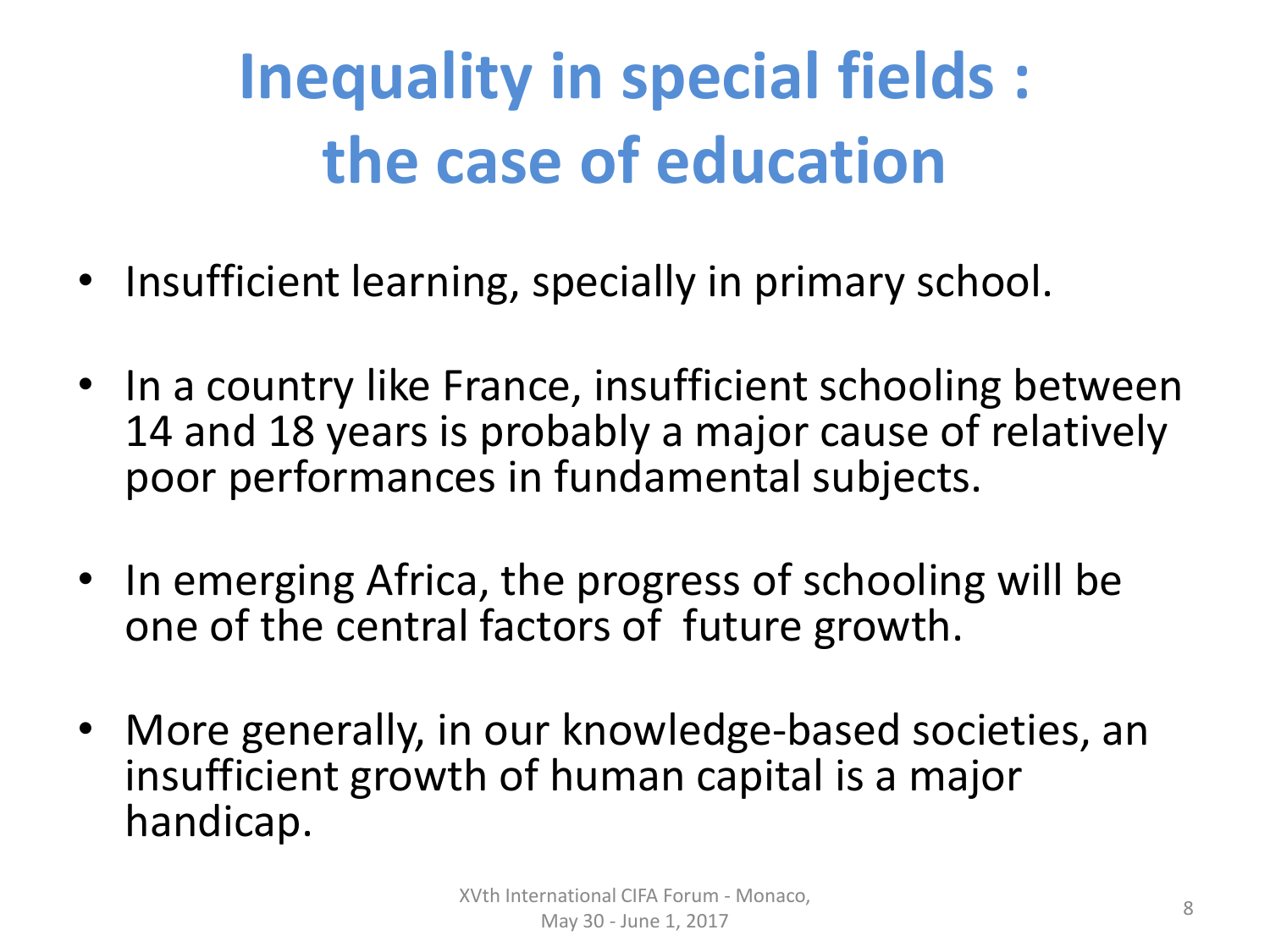# **Inequality in special fields : the case of housing**

- The proportion of home-ownership is different between developed countries.
- Is home ownership always a sign of social progress?
- The best situation is probably, to have everywhere a free choice between purchasing and renting.
- The management of the housing social sector may be improved in many advanced countries.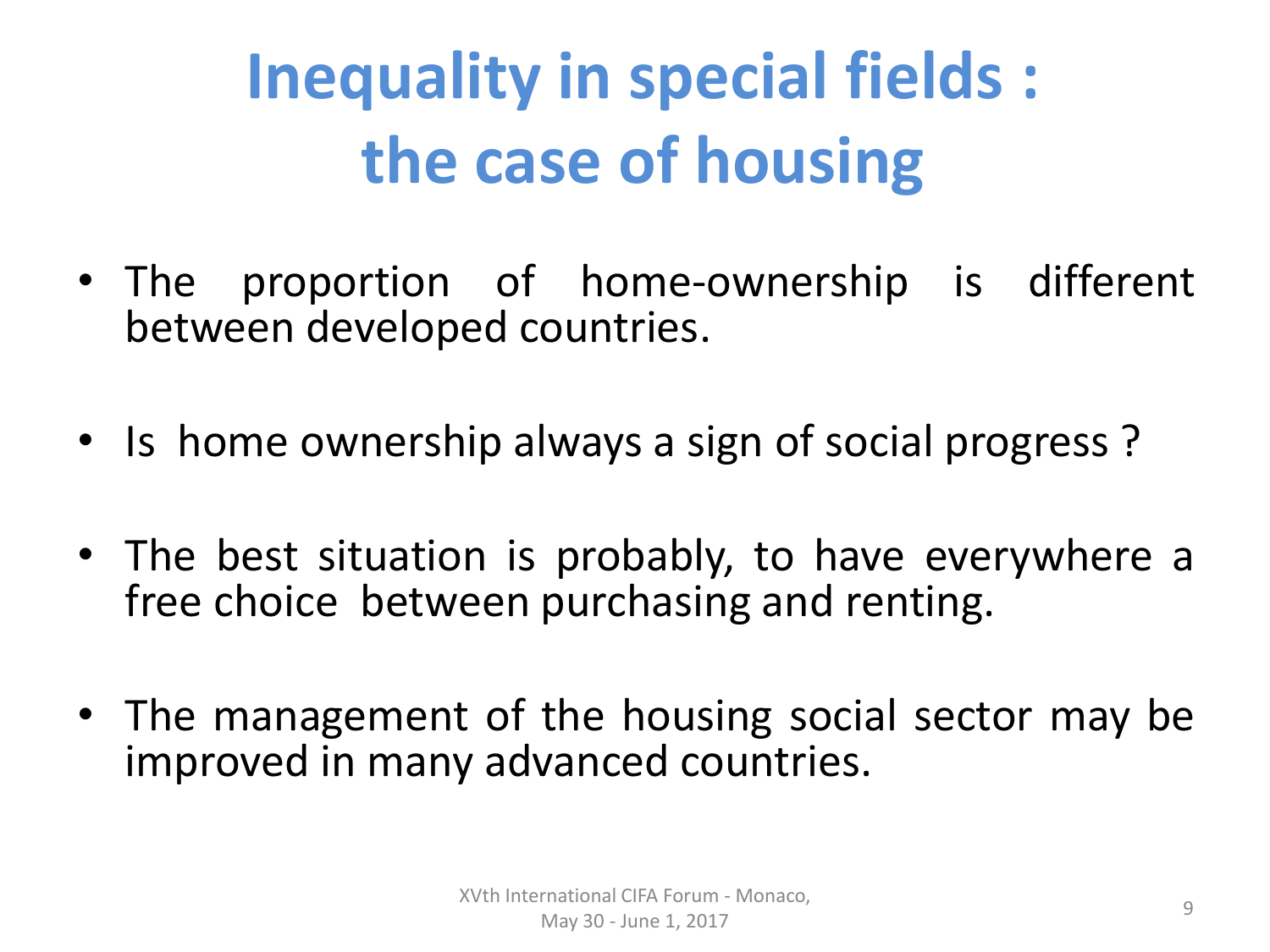#### **Not to forget other important fields**

- Gender parity
- Health inequalities
- Growth sustainability